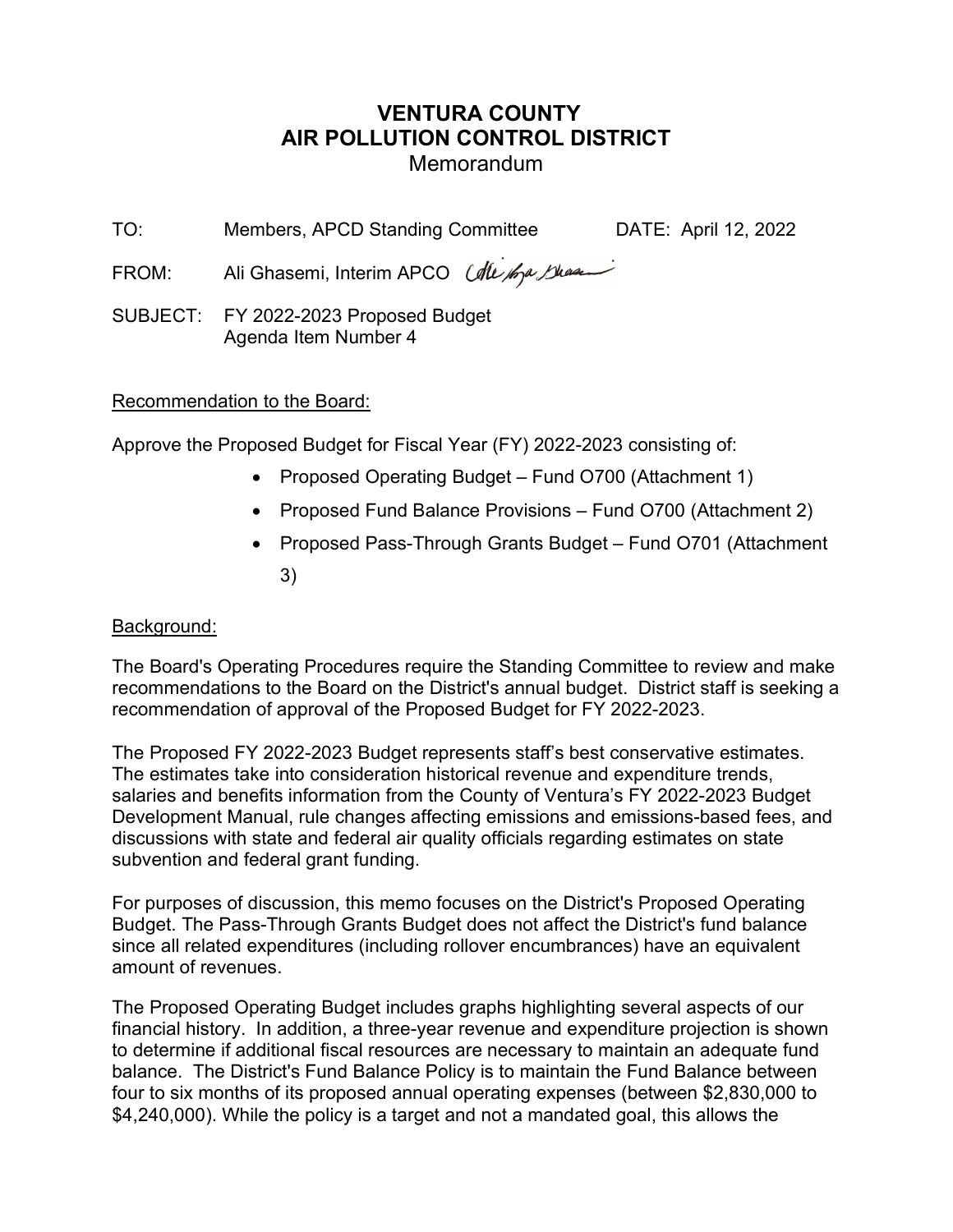District to develop long range financial planning and serves as a safeguard against future financial difficulties.

### Highlights of the Proposed Operating Budget:

• The net District cost is \$777,320. Excluding the \$300,000 for contingency and the \$90,000 property improvements associated with the remaining renovation work of 4567 Telephone Road Building, the net cost for operations is \$387,320.

The \$387,320 net operating cost is due to several one-time expenditures and capital outlays that are necessary for improved operational efficiency. The total cost of these one-time/capital expenditures is approximately \$390,000. Therefore, excluding such one-time expenditures, the District's proposed budget has a zero net cost for its regular and routine operations. Further explanation of the one-time expenditures and capital outlays are shown below.

 The proposed funded staffing level (Fund O700 and O701) is the same as last year - 47 full-time equivalents (FTE) and 3 student workers/extra-help. The proposed staffing includes funding to reclassify three (3) Office Systems Coordinator III to the IV level or to an appropriate classification that accurately reflect the changes in job duties as a result of the major changes to the District's network infrastructure and overall modernization efforts. Staff will bring to your Board the approval of the reclassification at a later date.

### A. Comparison between Proposed FY 2022-2023 Operating Budget and FY 2021- 2022 Adopted Budget (Attachment 1.1):

- The total Proposed Operating Expenditures in FY 2022-2023 of \$8.78 million represents a slight increase of approximately \$51,000 or 0.59% over the current FY 2021-2022 Adopted Budget.
	- $\circ$  The proposed salaries and employee benefits appropriations are \$264,400 more than the current fiscal year adopted budget. Memorandum of Agreements will be renegotiated this year and a conservative 2.5% placeholder for general salary increase or market-based adjustments is included. Also, several vacancies were filled in the current fiscal year with experienced new hires at a higher salary range. (\$178,900 – Account 1101).
	- $\circ$  The proposed appropriations for services and supplies are \$44,630 more than the current fiscal year adopted budget. While majority of the routine expenses decreased, the premium for the County's general liability insurance increased (\$53,400 – Account 2071).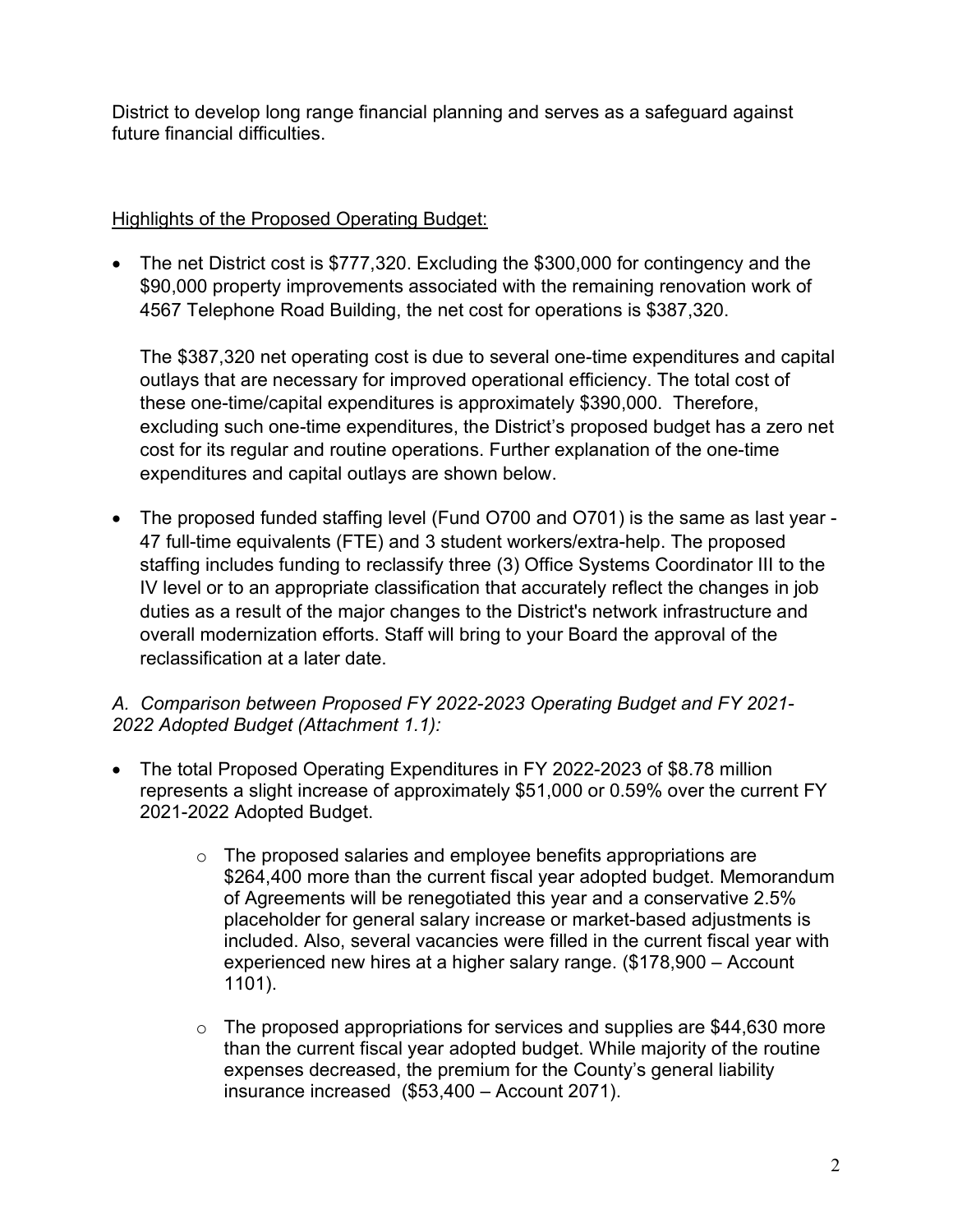- The proposed appropriations for fixed assets are \$257,950 less than the current fiscal year adopted budget. Majority of the expenditures from the building renovation has been completed in the current fiscal year. The proposed budget anticipates the completion of the remaining work associated with the renovation of the new District office. The following fixed assets are either one-time or not incurred yearly (replacement will only occur when fixed asset is broken or require upgrade) but are in line with and necessary for the agency's modernization effort.
	- Trash Enclosure Renovation \$60,000. This was budgeted in the current fiscal year but postponed to next fiscal year.
	- Re-painting of building exterior \$30,000
	- **Enforcement Inspection and Safety Equipment \$30,000. This was** budgeted in the current fiscal year but postponed next fiscal year.
	- **Monitoring program equipment \$55,000. Replace old and** outdated equipment.
	- Replace four (4) old District vehicles \$175,000. Majority of District vehicles are between 8-10 years old. Combination of mileage and age of the vehicle are the basis considered for replacement. Through the approved Southern Edison Charge Ready Rebate Program, the District will soon have five (5) electric vehicle charging stations with dual ports to support the conversion of the District's vehicles to full electric.
	- **Programmer fees to update internally-developed software** applications - \$140,000.
- The total Proposed Operating Revenue is estimated to be \$284,610 more than the current fiscal year adopted budget. The majority of the estimated increase in revenues are from the Emission fees (\$222,000 – Account 8721), new Permits (\$41,760 – Account 8731), and Asbestos fees (\$80,000 – Account 8771).

### B. Fund Balance - Provisions

The Proposed Budget includes staff recommendations to establish allocations of the Fund Balance, which are in conformity with the Governmental Accounting Standards Board (GASB) 54 ruling. Under GASB 54, the fund balance components are Nonspendable, Restricted, Committed, Assigned, and Unassigned. There are no provisions for the Nonspendable, Restricted, and Committed fund balance components. The proposed Fund Balance Provisions for Fiscal Year 2022-2023 (Attachment 2) will consist of the following: Assigned Fund Balance with provisions for Fixed Asset Acquisitions, Litigation, and Appropriated Fund Balance equivalent to the anticipated gap between appropriations and estimated revenues in FY 2022-2023; and Unassigned Fund Balance for the residual amount of the fund balance that is not restricted, committed, or assigned. The Unassigned Fund Balance includes the fund balance that